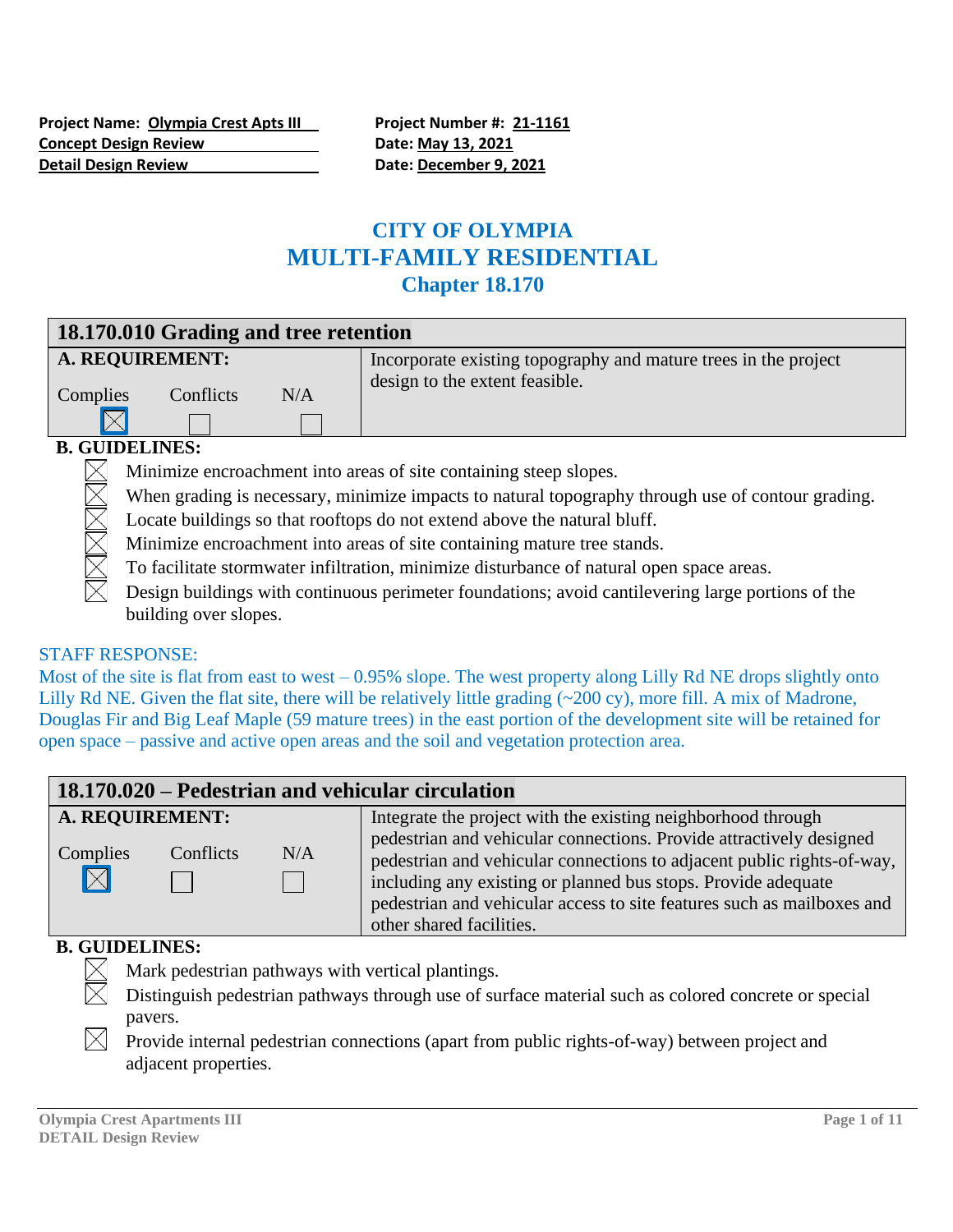$\boxtimes$  Provide barrier-free pedestrian access to all shared facilities such as mailboxes, recreation centers, and open space areas.



 $\bowtie$  Provide parking and bicycle parking at shared facilities.

#### CONCEPT STAFF RESPONSE:

Staff finds that the project design connects the project with the existing housing, Phases I & II, well, and provides a safe, attractive connection to Lilly Rd NE – for vehicles and pedestrians alike. Vehicular access to the site is from Lilly Rd NE onto a private internal drive aisle that is used by the entire development site. The meandering sidewalk extends from the public right-of-way east across the development site to connect with the Phase II meandering sidewalk and provides a continuous walkway connection to the Chehalis Western Trail – approximately 633' across the subject site and a total of 1200' to the public trail.

Both the Architectural Site Plan (Sheet DRA1.00) and the Landscape Plan (Sheet L1.02) show bike storage locations with covered area and details of the bike rack. The overhead cover and structure of the short term bike storage sheds should be consistent with the building design in terms of materials and colors, and form. (As a side note to the Board: The bike parking will also need to meet the size standards of the Bicycle Parking and Design Standards, OMC 18.38.220.C.)

#### CONCPET STAFF RECOMMENDATION:

• Provide design details of the 3 short term bike parking shelters in the detail design architectural packet. The details shall include black and white, and colored elevations with materials and colors called out (height, dimensions).

#### **DETAIL STAFF RESPONSE**:

Details of the short term bicycle racks and shelters are now depicted in the architectural plan set, Sheet A1.51, Site Details. One rack and shelter are provided for each building (2-bicycle storage racks), located along the walkway within clear view of each building. The shelters will be constructed of wood, painted white with an asphalt shingle roof; craftsman style to match existing buildings and bicycle parking structures. While the structures are compliant with the design intent, it should be noted that they will be larger than shown as the minimum width of a bike is 2', and the overhang covering the bike must extend at least 1.5' beyond the bicycle. This will require the width to be no less than 7'. The depth of the structure is acceptable. This will be addressed by the Site Plan Review Committee in relation to municipal parking standards.



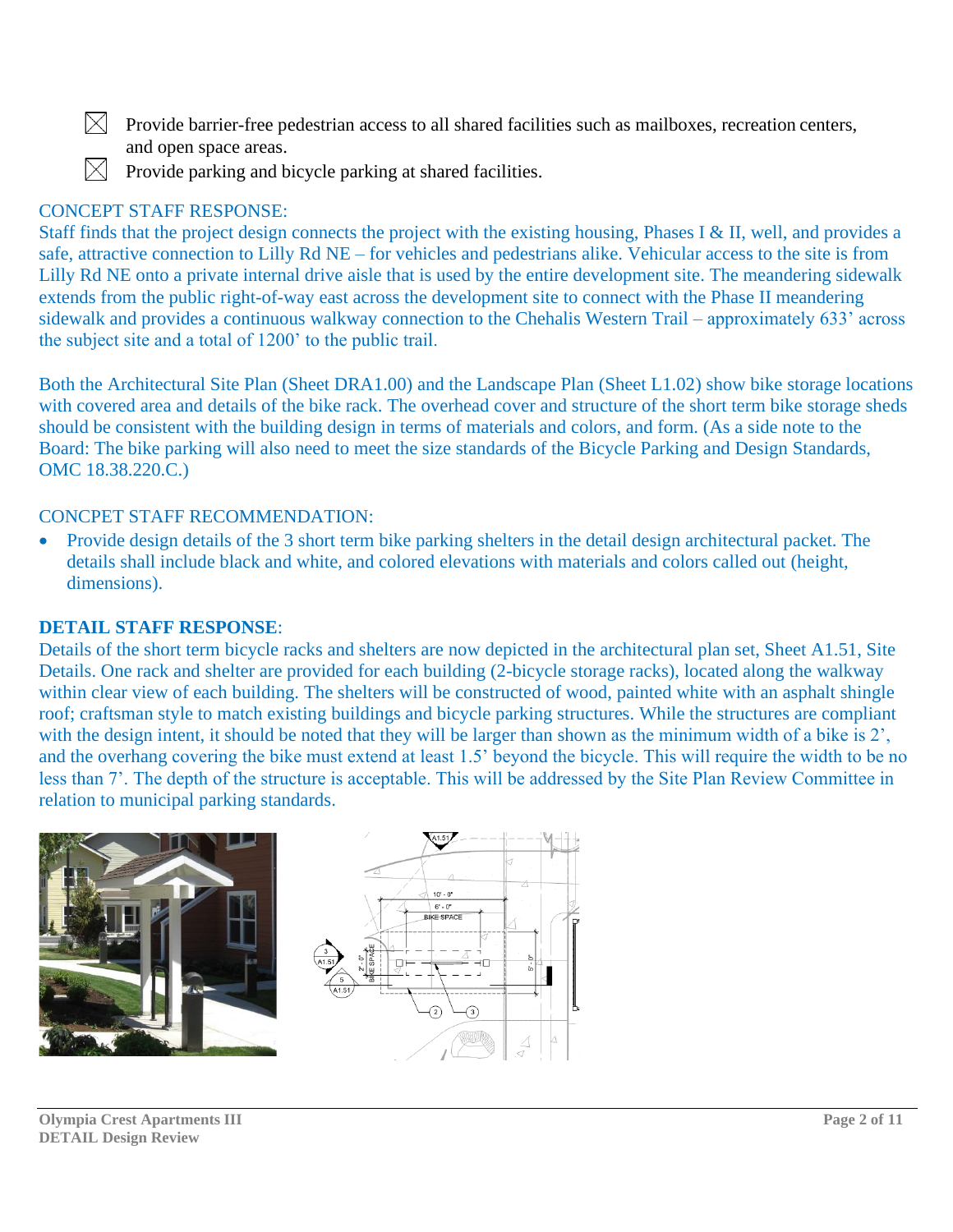#### **18.170.030 – Parking location and design A. REQUIREMENT:** Reduce the visual impacts of driveways and parking lots on pedestrians and neighboring properties by constructing parking Complies Conflicts N/A facilities with materials that match or complement the building  $\nabla$ materials.

# **B. GUIDELINES:**

- $\bowtie$  Break-up large parking lots by designing significant landscape areas with walkways for pedestrian access.
	- Share driveways with adjacent property owners.
	- Minimize width of driveways linking the project to the public right-of-way.
	- Landscape areas along all driveways and drive aisles that are visible from the street.
	- Limit parking lots on street frontage to thirty (30) percent of the street frontage.
	- Screen parking lots or structures adjacent to residential properties with a landscape area at least ten (10) feet wide.

#### CONCEPT STAFF RESPONSE:

The requirement is meant to reduce the visual impact of parking lots from the public right-of-way, and in this site plan and site design the parking is well away from the public right-of-way, tucked between the three buildings. The bulk of the parking is also visually separated from the private drive, except for 8 compact vehicle spaces northeast of building 3 (Sheet L1.00, Hardscape Plan).

| $18.170.040 -$ Usable open space |                                     |  |                                                                                                                                                                                                                  |  |  |
|----------------------------------|-------------------------------------|--|------------------------------------------------------------------------------------------------------------------------------------------------------------------------------------------------------------------|--|--|
| Complies                         | A. REQUIREMENT:<br>Conflicts<br>N/A |  | Provide usable open space for use by residents of the development<br>that is not occupied by buildings, streets, driveways, or parking areas.<br>Usable open space shall include a minimum dimension of ten (10) |  |  |
|                                  |                                     |  | feet with an overall grade of less than ten percent (refer to each<br>zoning district for specific open space requirement).                                                                                      |  |  |

#### **B. GUIDELINES:**



Provide a mix of passive and active recreation areas. Active recreation areas may include facilities such as sport courts or swimming pools.

#### CONCEPT STAFF RESPONSE:

The design program includes several examples of usable active and passive open space features, such as the play area with play equipment at the east end of the site, and benches and picnic tables. Passive open space features include the stormwater bio-swales, abundant landscaping, and meandering pathway.

# **18.170.050 – Fences and walls**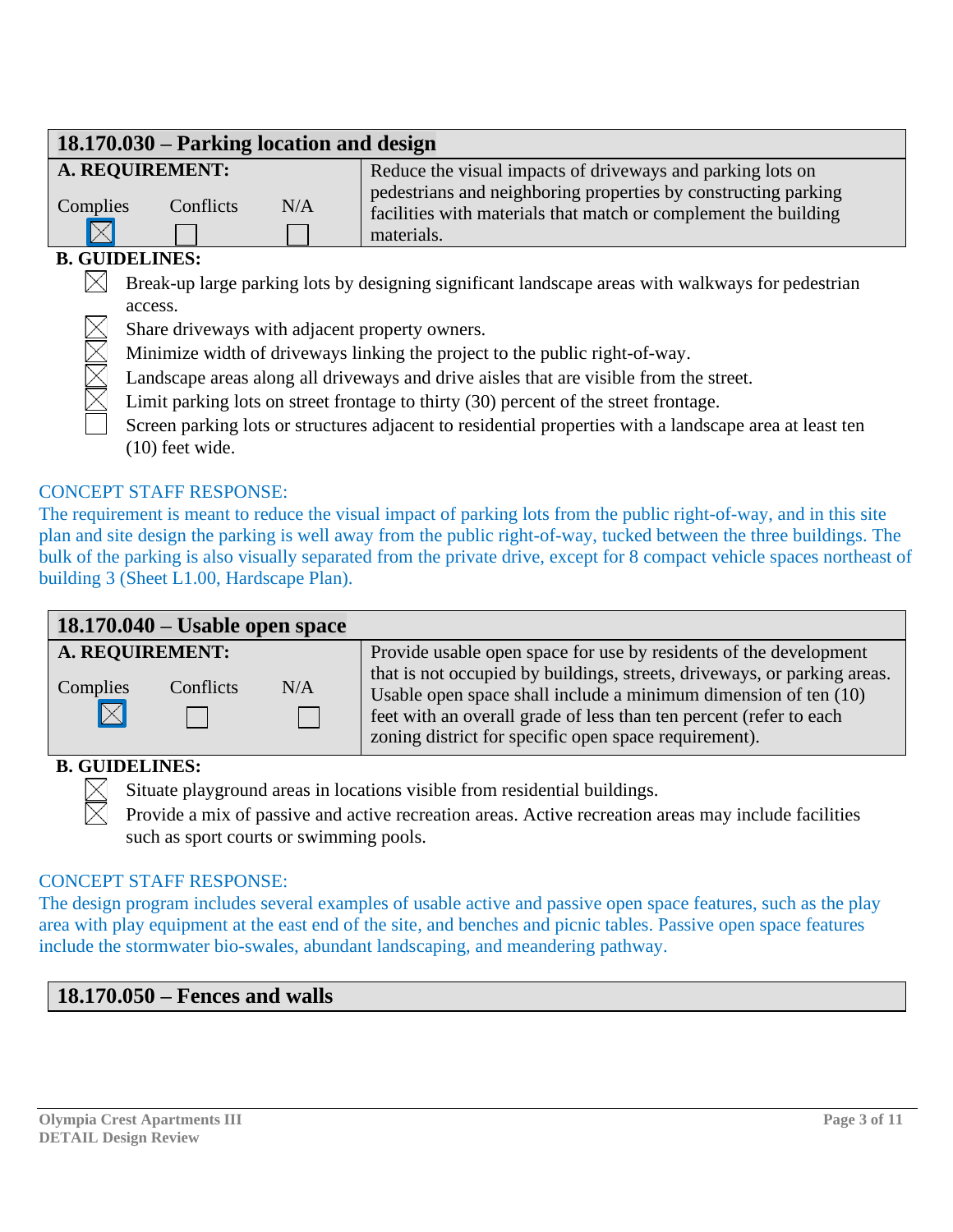#### **B. GUIDELINES:**

- Provide variation in fencing though use of setbacks, or stepped fence heights.
- Provide variation in texture, color or materials to add visual interest.
- Provide landscape screening to break up expanses of fencing.
- Repeat use of building facade material on fence columns and/or stringers.
- Provide lighting, canopies, trellises, or other features to add visual interest.

### CONCEPT STAFF RESPONSE:

The intent of this requirement is to discourage closed communities in urban areas and promote clear open connections between housing and the public right-of-way. The on-site fencing proposed is located along the entire south property line, from west to east behind all three buildings. The plans show that the fencing is a "6' chain link to 4.5' wood fence which is to remain." Landscaping is proposed between the fence and the buildings and includes trees and shrubs to provide a mixed semi-transparent buffer between the development and the property to the south.

| 18.170.060 – Landscape plant selection |           |     |                                                                                                                                                      |
|----------------------------------------|-----------|-----|------------------------------------------------------------------------------------------------------------------------------------------------------|
| A. REQUIREMENT:                        |           |     | Select plants that are compatible with available planting conditions.<br>In particular, ensure that trees will be suited to the planting location at |
| Complies<br>$\nabla$                   | Conflicts | N/A | their natural mature size. Avoid use of species that have a high<br>potential to invade or disrupt natural areas.                                    |
| CHINEI INEC.                           |           |     |                                                                                                                                                      |

# **B. GUIDELINES:**

- $\boxtimes$  Provide visual continuity with the existing streetscape by coordinating tree and shrub species with established, healthy landscaping.
- $\boxtimes$  When choosing a tree species, consider the size of the tree at maturity in relation to the dimensions of the planting area, the soil type and water holding capacity of the soil, and the depth of the planting bed.
	- Create a natural appearance by using a limited number of plant species.
	- Follow recommendations from the Thurston County Noxious Weed Control Program in regard to problem and noxious weeds.
- $\boxtimes$  Choose native plant species for landscaping. When established in the appropriate location, native plants are drought tolerant and provide food and/or habitat for native birds and other wildlife.

#### CONCEPT STAFF RESPONSE:

Plants that have been chosen for the project are known to be well suited in this climate and are planted throughout our community. The plant palette includes appropriate adaptive plants in the bioretention swales (lilly, sedge, rush), and in the open space area east of building 3 (existing deciduous and coniferous trees), and along the fence line and adjacent to the buildings (wax myrtle, ninebark, spirea).

Additionally, two trees on the abutting property to the south will be fenced and protected throughout construction of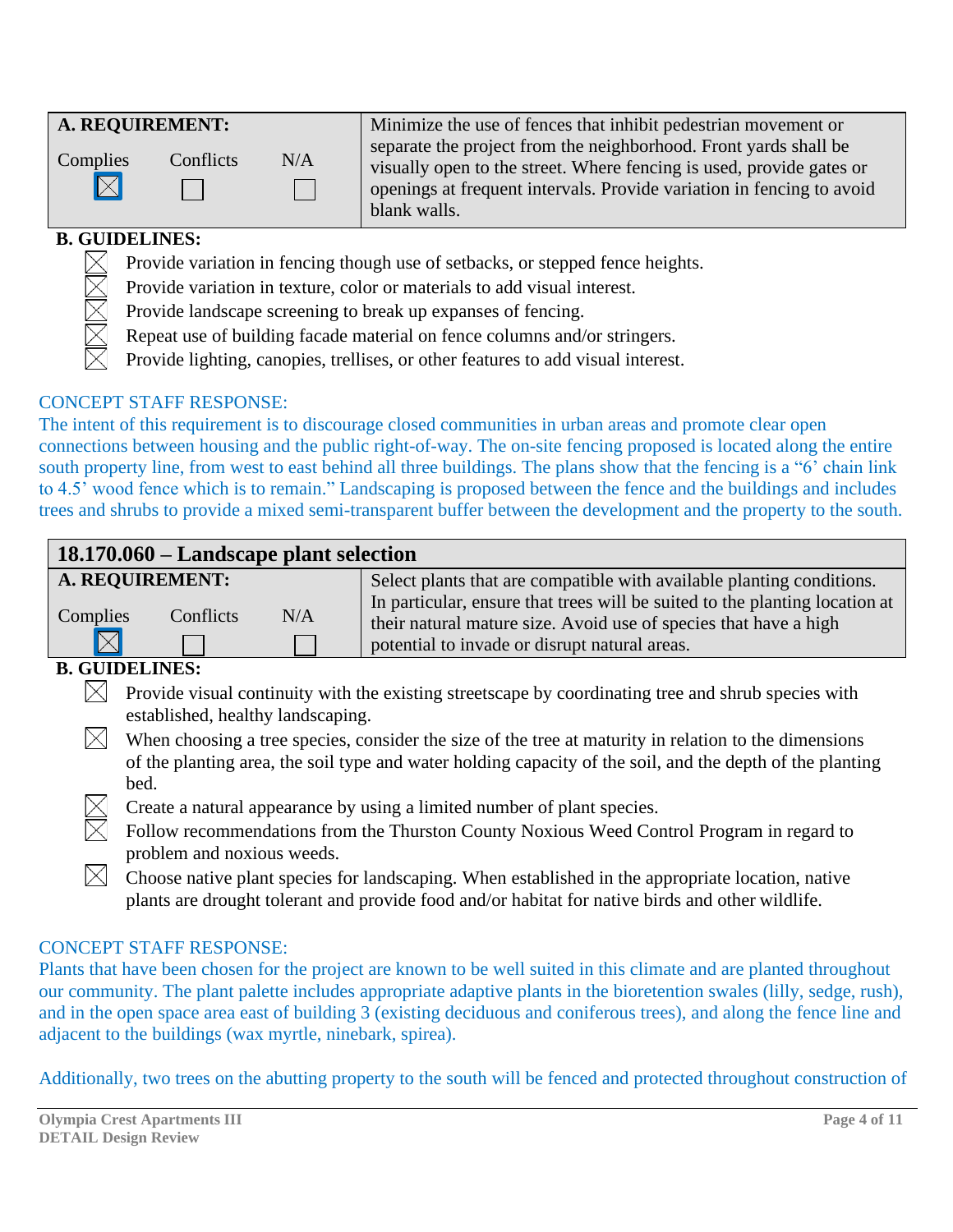the development. The trees will remain on the south property, off-site, but will add depth to the overall landscape plan, and integrate well with on-site landscaping along the fence line. The entire plant palette is also 100% native or drought tolerant.

| 18.170.070 – Screening mechanical equipment |           |     |                                                                                                                                      |
|---------------------------------------------|-----------|-----|--------------------------------------------------------------------------------------------------------------------------------------|
| A. REQUIREMENT:                             |           |     | Screen mechanical equipment and utility vaults so that they are not                                                                  |
| Complies                                    | Conflicts | N/A | visible from adjacent public rights-of-way, parks, or adjacent<br>dwelling units. Screen roof-top mechanical equipment on all sides. |
| B AITREFIRA                                 |           |     |                                                                                                                                      |

#### **B. GUIDELINES:**



Locate mechanical equipment and utility vaults on the least visible side of the building and/or site.

Screen at-grade mechanical equipment utilities with vertical plants such as trees, shrubs or ornamental grasses.

Screen or paint wall-mounted mechanical equipment to match the building.

### CONCEPT STAFF RESPONSE:

The site plan and landscape plan should clearly depict site mechanical equipment at the concept design stage of review. This is to ensure that wherever building-mounted or above- or at-grade service equipment are located, they are appropriately screened from adjacent dwelling units and neighboring buildings. In addition, knowing where mechanical equipment is located, early, helps prevent inadvertent conflicts between plantings and mechanical equipment - underground pipes, taps, meters, etc. Screening could be provided in the form of landscaping or by other means such as wood screens, or shutters/louvers.

At the detail design stage of review, the landscape plan should provide this information, and elements like screening called out, with photos and cut sheets provided.

# CONCEPT STAFF RECOMMENDATION:

- The landscape plan will need to clearly show 1) the location of all above- or at-grade mechanical equipment, and 2) and appropriately scaled screening of the equipment. Provide photos and cut sheets (if applicable) or screening choices.
- Locate mechanical equipment and utility vaults on the least visible side of the building and/or site.
- Screen at-grade mechanical equipment utilities with vertical plants such as trees, shrubs or ornamental grasses.
- Screen or paint wall-mounted mechanical equipment to match the building.

#### **DETAIL STAFF RESPONSE**:

The only mechanical equipment that will be visible by residents are mini-split heating and cooling units behind each building. Each apartment has a unit on the ground at the base of the building (see Building S below) – other mechanical equipment such as fire apparatus and connections will be in separate rooms or enclosed. The cooling units are on concrete pads with a crushed gravel/granite pathway in front of each for maintenance purposes.

The mechanical equipment is tucked within building bays and will not be visible from adjacent roadways or from adjacent dwelling units. The pathway is open and accessible, the hierarchy of landscaping, at full maturity, from ground cover to a mix of shrubs and trees along the fence line will provide a pleasant screen between building and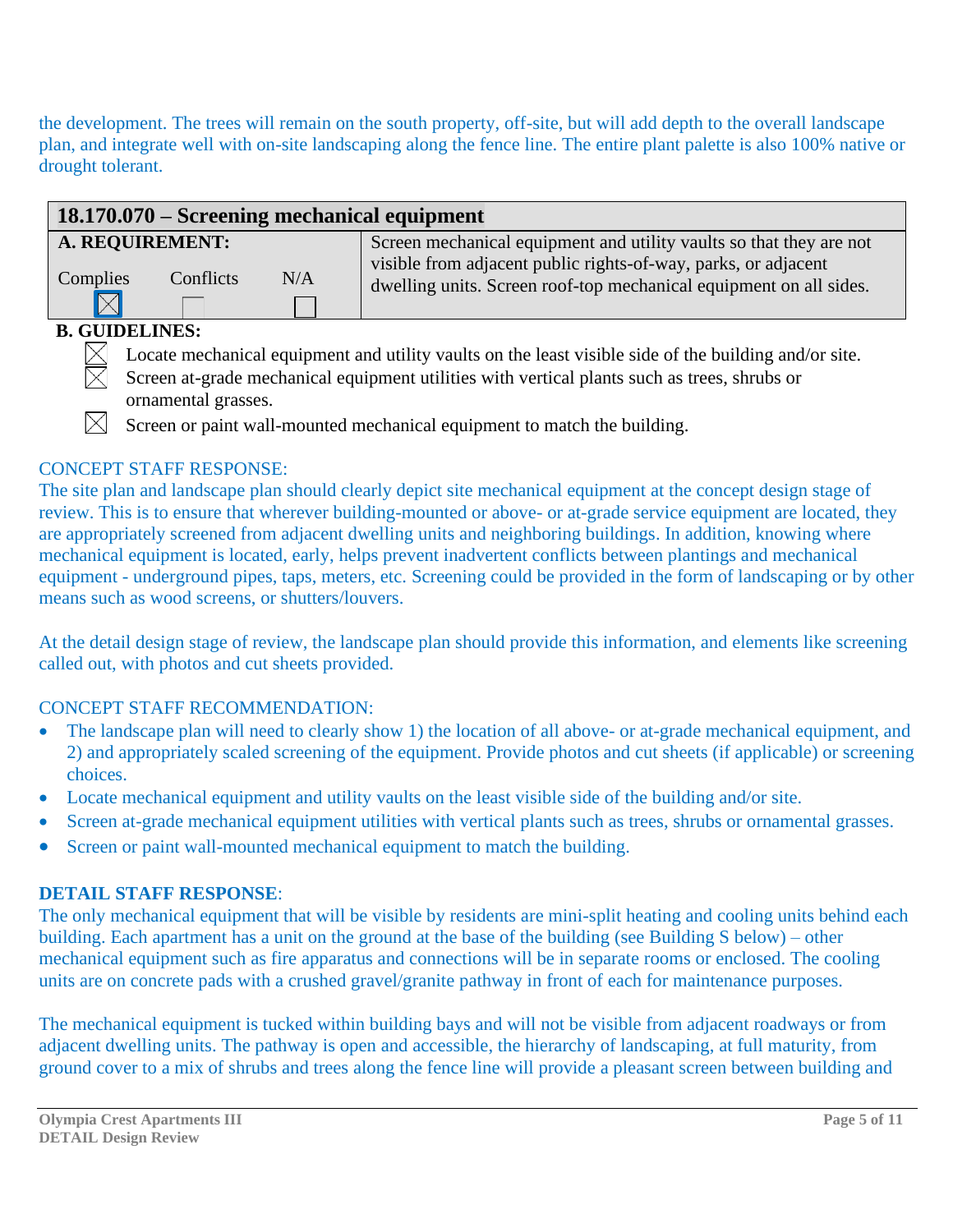#### adjacent property.



# **18.170.080 – Site lighting**

| A. REQUIREMENT:                      |     | Provide adequate lighting along all pedestrian walkways and building                                                                                                                                                                          |
|--------------------------------------|-----|-----------------------------------------------------------------------------------------------------------------------------------------------------------------------------------------------------------------------------------------------|
| Conflicts<br>Complies<br>$\boxtimes$ | N/A | entrances. Site lighting shall not unduly illuminate surrounding<br>properties. Direct lighting away from windows of residential units.<br>Locate all light posts away from tree canopies (at least half the width<br>of canopy at maturity). |

# **B. GUIDELINES:**

- Use low-intensity landscape lighting along walkways.
- Use fixtures with directive shields to prevent lighting spill-over.
- Use light posts of medium height to avoid spill-over lighting.

#### CONCEPT STAFF RESPONSE:

The project narrative mentions bollard lighting along the pathway, similar to what exists along the pathway on the adjacent Phase II development. At the next stage of design review the Board will need to see all choices of site lighting around the buildings and around the site. This includes photos and design details of the bollards along the pathway. Locations and photos of lighting over entries, stairwells, in the parking areas, and in the play area, for example, should be easily identifiable in the architectural plan set. It is important that lighting enables people to be comfortable where they are, provides easy navigation and prevents the potential of entrapment areas.

#### **DETAIL STAFF RESPONSE**:

The detail architectural packet includes light fixtures for bollards and two types of wallpacks. The site plan and the building elevations show that the bollards will be located along walkways, at the short term bicycle shelters and near the mail kiosks; wall packs are located on the building south, east, and west facades. It's not clear which wall pack will be used on the south elevations and which will be located on east and west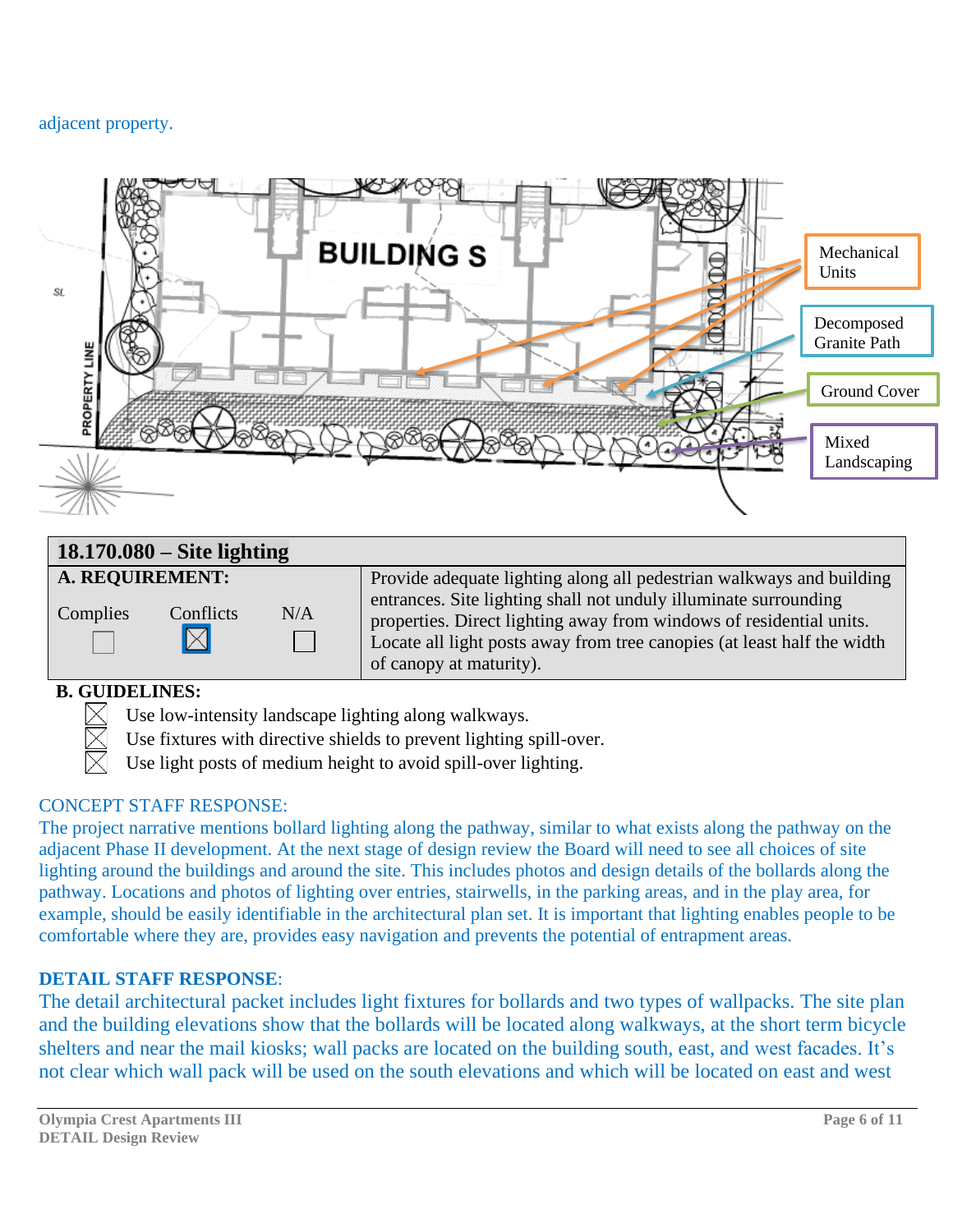elevations, however all lighting should be directed downward (fully shielded) onto the development site in the area that needs it, and should not illuminate surrounding properties or create nuisance or disabling glare.

## **DETAIL STAFF RECOMMENDATION**:

• Replace non-shielded light fixtures, such as forward flood wall packs, with shielded downward-directed fixtures.



| 18.170.90 – Screening blank walls and fences |           |     |                                                                       |  |
|----------------------------------------------|-----------|-----|-----------------------------------------------------------------------|--|
| A. REQUIREMENT:                              |           |     | Use vertical landscaping to screen or break-up long expanses of blank |  |
| Complies                                     | Conflicts | N/A | building walls or fences.                                             |  |
| D. AIIIDEI INEA                              |           |     |                                                                       |  |

#### **B. GUIDELINES:**

- Screen walls or fences with a combination of trees, shrubs and vines.
- Use trees or shrubs planted in raised planter boxes that are irrigated.
- In narrow planting areas adjacent to walls or fences, use espaliered trees or shrubs and vines.

#### CONCEPT STAFF RESPONSE:

The fence along the south property line is partially chain-link fencing and partially wood fencing. The entire expanse of the fence line is screened with a mix of native and/or drought tolerant evergreen and deciduous shrubs (vertical) and ground cover – Alaska Cedar, Goldflame Spirea, Wax Myrtle, and Salal. Over time the landscaping will provide a pleasant screen that obscures the fence line.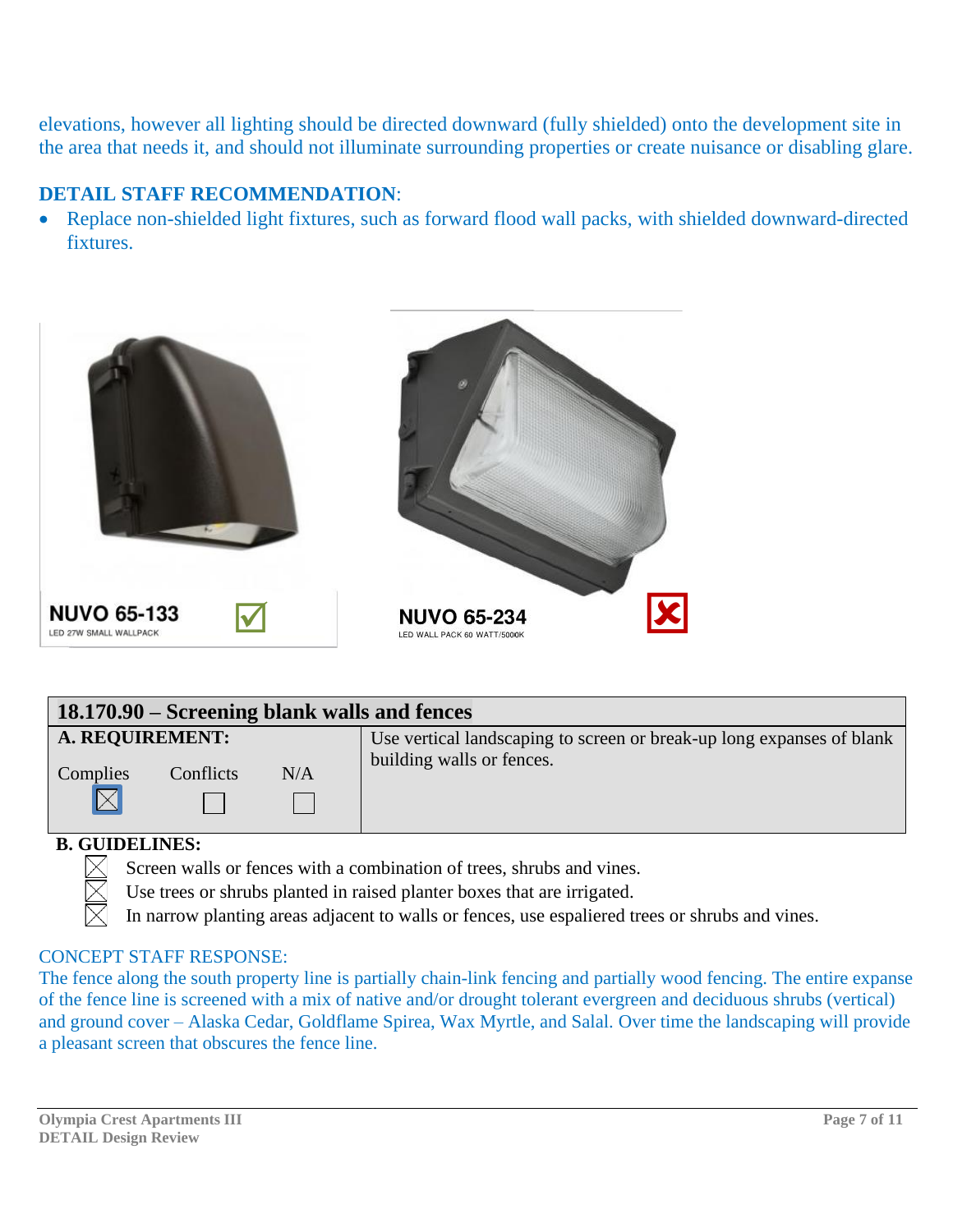# **18.170.100 – Building orientation and entries**

**I** 

# **A. REQUIREMENT:**

Complies Conflicts N/A  $\boxtimes$ 

Provide a clearly defined building or courtyard entry to the building from the primary street.

# **B. GUIDELINES:**

- Use distinctive architectural elements and materials to indicate the entry.
- Define the transition space from the sidewalk to the entry with a terrace, plaza, or landscaped area.
- Avoid the use of exterior stairways to second stories that are visible from the street.

#### CONCEPT STAFF RESPONSE:

The primary street is Lilly Rd NE; however, the buildings are oriented to the north along the primary vehicular accessway, which is an easement rather than a street; there are no building entries from the primary street. The applicants have chosen to orient the development, and as such the entries, towards the vehicular accessway.

Since the design is not technically meeting the requirement, the Board should determine whether the current site plan the applicant proposes is equal to or better than what the code requires. Clearly defined entries are provided from the primary vehicular accessway, and given the existing lot layout as rectangular east-west running, and one single site access point from Lilly Rd NE, staff feels it is a better site design approach.

**DETAIL STAFF RESPONSE:** The Board had no concerns about building orientation and entries at the concept stage of design review. Each unit entry is clearly visible and distinguished with doors, human scale lighting, overhead weather protection, and window sidelights. The entries are oriented onto the internal private drive aisle with walkways, bioretention swales and landscaping framing each unit entry from the drive aisle.

| 18.170.110 – Neighborhood scale and character                  |                                                                                                                                                                                                                                                                                                                                                                                                                                                                                                    |  |  |  |  |
|----------------------------------------------------------------|----------------------------------------------------------------------------------------------------------------------------------------------------------------------------------------------------------------------------------------------------------------------------------------------------------------------------------------------------------------------------------------------------------------------------------------------------------------------------------------------------|--|--|--|--|
| A. REQUIREMENT:<br>Complies<br>Conflicts<br>N/A<br>$\boxtimes$ | The building scale identified for the district may be larger than the<br>building scale that exists in the neighborhood. Minimize any<br>appearance of scale differences between project building(s) and<br>existing neighborhood buildings by stepping the height of the<br>building mass, and dividing large building facades into smaller<br>segments. Reflect the architectural character of the neighborhood<br>(within 300' on the same street) through use of related building<br>elements. |  |  |  |  |

#### **B. GUIDELINES:**

- Step the roof on the building perimeter segments to transition between a proposed taller building and an existing residential structure. N/A
- $\boxtimes$  Replicate or approximate roof forms and pitch found on existing residential structures in the neighborhood.

Use wall plane modulation to divide the building facade into house-size building segments.

Use window patterns and proportions similar to those on existing residential structures in the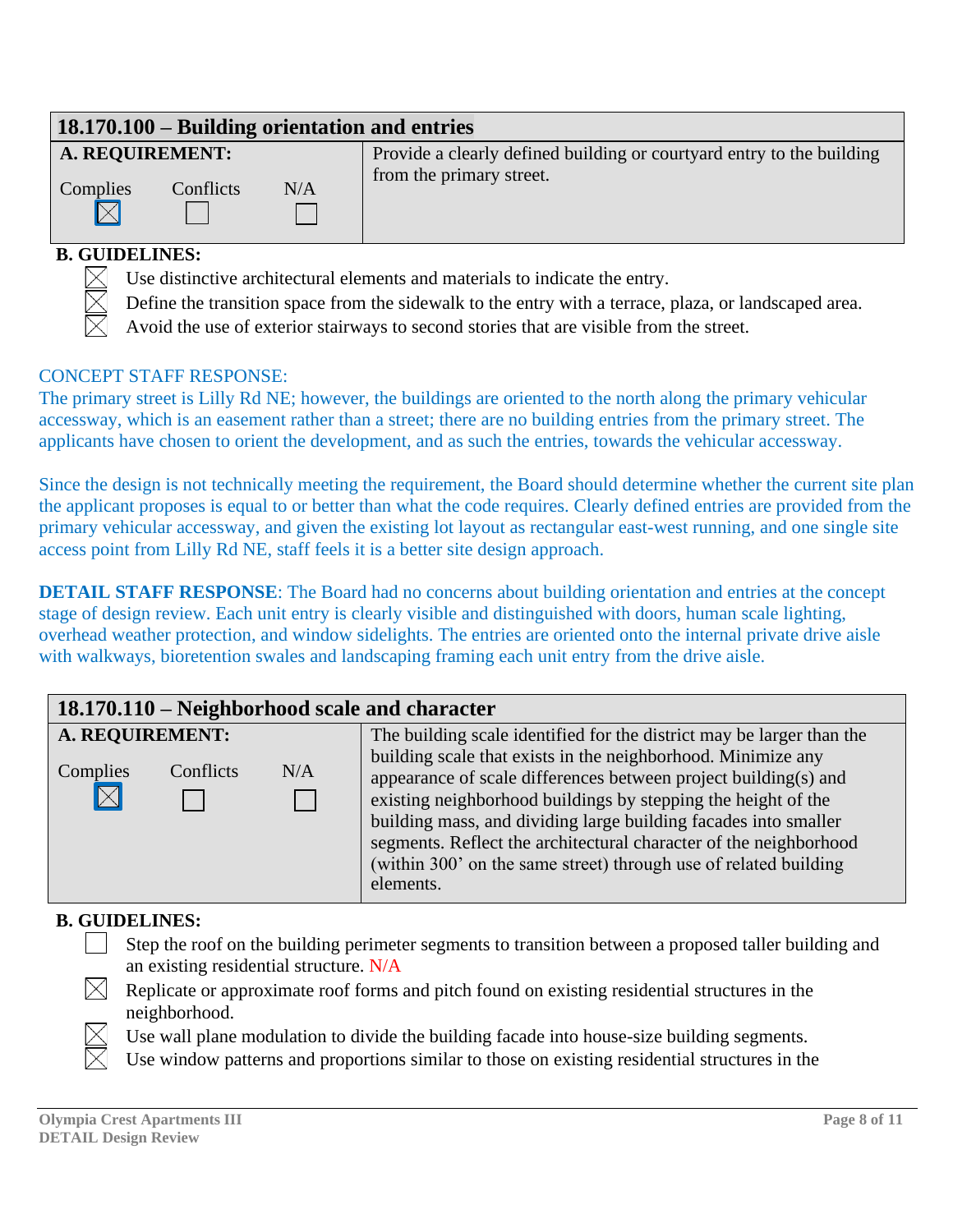neighborhood.

- $\boxtimes$  Use building facade materials similar to those used on existing residential buildings in the neighborhood.
- $\boxtimes$  Maintain a relationship to the street (i.e., building setbacks and entryways) similar to existing buildings.

#### CONCEPT STAFF RESPONSE:

The scale of development in the surrounding vicinity is predominantly two-story for both commercial and residential development. All three of the proposed buildings mimic the scale, massing, and articulation of the residential units to the east, Phase II, and clearly 'read' residential buildings. The design and functionality are compatible and contribute positively to the entire development (roof forms, window units, unit entries).



#### **B. GUIDELINES:**

 $\times$ Modulate the building facade at regular intervals.

- Articulate roofline by stepping the roof and by using dormers and gables.
- Incorporate prominent cornice, fascia or soffit details that emphasize the top of the building.
- Use prominent roof overhangs.
- Provide porches, balconies, and covered entries.
- Provide deeply recessed or protruding windows.
- Provide light fixtures, trellises or architectural to accentuate modulation intervals.

#### CONCEPT STAFF RESPONSE:

There are expanses of walls on the (front) facade of the buildings that are over 30' in width. In these areas the wall plane is flat, although there is a canopy above the residential entries. Building modulation helps break up flat planes, gives buildings depth, dimension, and separation, as in fenestration, and adds interest to the building. Options for breaking the expanse of these wall sections might include decks, balconies, window bays, sunshades, porches, building bump-outs, or other.

#### CONCEPT STAFF RECOMMENDATION:

• Modify the (front) facades of all three buildings to address lengths of walls greater than 30' in width, pursuant to this requirement.

#### **DETAIL STAFF RESPONSE**:

Each building's rear facade now includes an approximately 6' wide vertical wall section with bay windows breaking up any expanses to less than 30' of wall plane. Front facades now include upper floor extensions of the vertical wall plane, providing overhead weather protection above each unit entry as well as interest and further dimension to the building.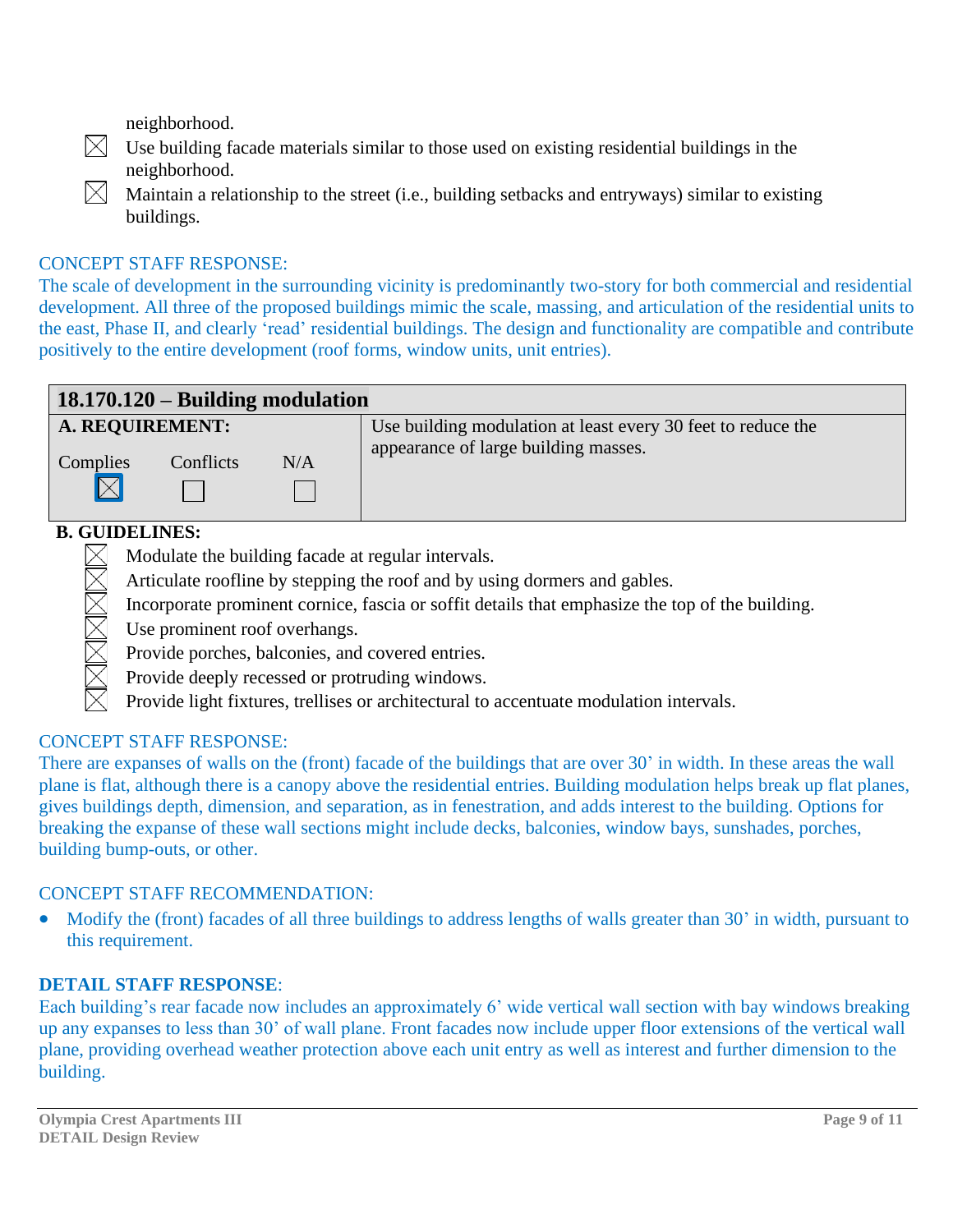|                 | $18.170.130 - Building$ windows |     |                                                                                                                                       |
|-----------------|---------------------------------|-----|---------------------------------------------------------------------------------------------------------------------------------------|
| A. REQUIREMENT: |                                 |     | Provide relief, detail, and visual rhythm on the facade with well-<br>proportioned windows. Minimize window locations where residents |
| Complies        | Conflicts                       | N/A | from one unit may look directly into another unit.                                                                                    |
|                 |                                 |     |                                                                                                                                       |
| R CHIDELINES.   |                                 |     |                                                                                                                                       |

#### **B. GUIDELINES:**

Use vertically proportioned windows (i.e., windows that have a height of at least one and one-half times their width). Use multiple-pane windows.

 $\boxtimes$  Provide windows that are designed to create shadows (either recessed or protruding).

 $\boxtimes$  Use visually significant window elements (i.e., frame dimensions, lintels, sills, casings, and trim).

#### Applicant Response: We believe vertical windows don't match the existing apartments on this property and did not use them for this reason.

#### CONCEPT STAFF RESPONSE:

Windows on east and west walls are located such that privacy between the ends is maintained – refer to sheets DRA4.11- 4.13, Attachment 4. Windows around the buildings also appear to have extended frames (protruding) with multi-panes, muntins, possibly sills, and appear to be horizontal and vertical sliding windows – all of which add interest and functionality.

| 18.170.140 – Materials and colors               |                                                                                                                                                                              |  |  |  |
|-------------------------------------------------|------------------------------------------------------------------------------------------------------------------------------------------------------------------------------|--|--|--|
| A. REQUIREMENT:<br>N/A<br>Conflicts<br>Complies | Use building materials with texture and pattern and a high level of<br>visual and constructed quality and detailing. Reserve brightly<br>saturated colors for trim features. |  |  |  |

#### **B. GUIDELINES:**

Use natural appearing materials such as painted or natural finish horizontal lap siding, brick, stone, stucco, ceramic or terra cotta tile.

Coordinate change in materials and color with building modulation.

Use changes in colors or building materials to differentiate the ground floor from upper floors of the building.

When remodeling or adding to an existing building, use materials and colors that preserve or enhance the character of the original building.

In multi-building projects, vary building colors and/or materials on different buildings.

#### CONCEPT STAFF RESPONSE:

The narrative points out that the building will be clad in fiber cement siding. Fiber cement siding comes in a variety of textures – planks, shingles, panels. The black and white elevations depict primarily horizontal siding. It will be